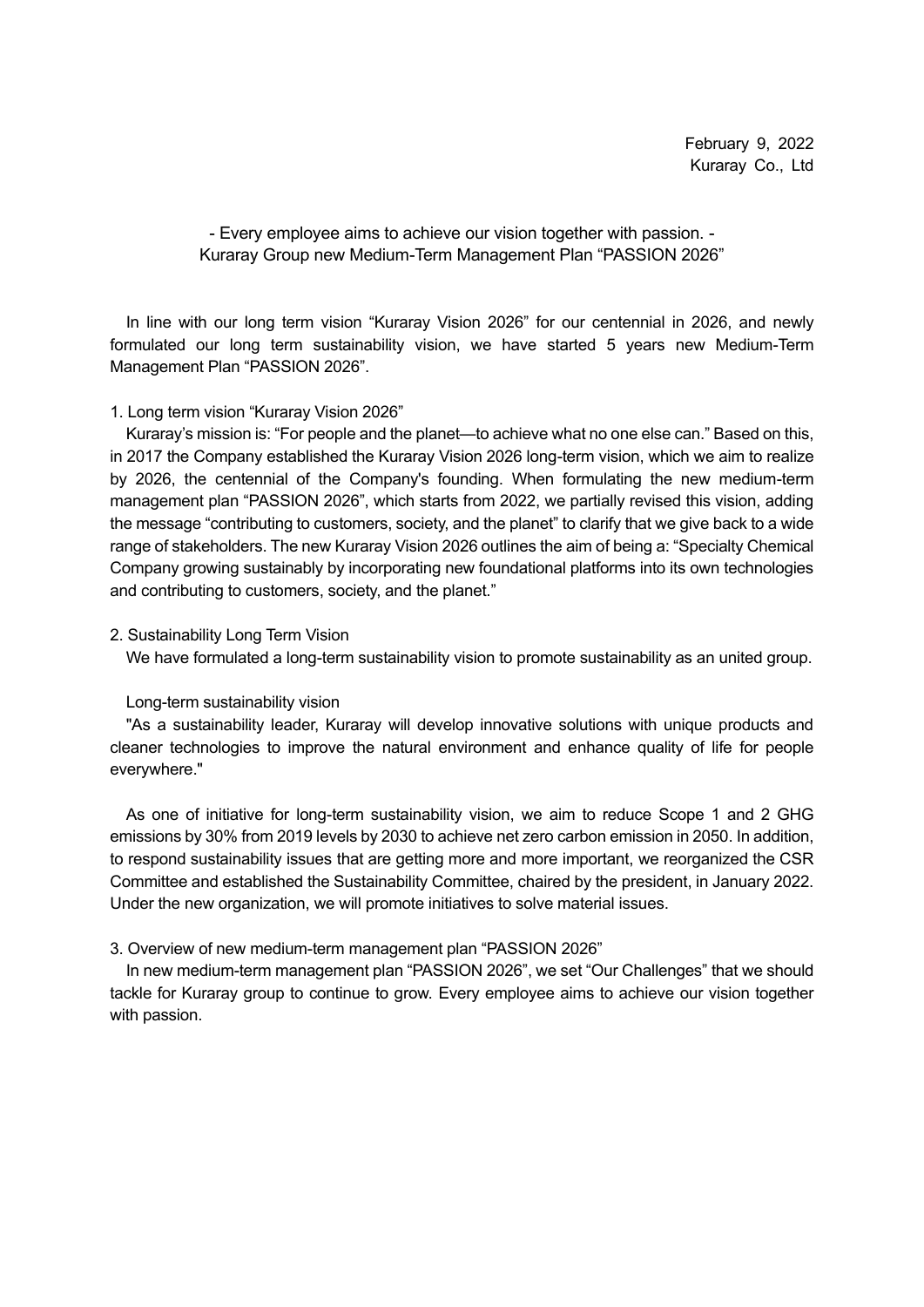#### (1) Our challenges - 3 challenges -



①Sustainability as an opportunity

In order to realize our long-term sustainability vision, we have formulated a medium-term sustainability plan. We have defined the direction of our effort to tackle materiality issues using the 3 Ps, Planet, Product and People. Particularly in initiative for Product, we adopt Portfolio Sustainability Assessment (PSA), an objective product portfolio assessment index established by WBCSD (World Business Council for Sustainable Development), that is being steadily introduced by chemical manufacturers in Europe. Using PSA, we aim to shift to a business portfolio that emphasizes social and environmental value.

| Sustainability Medium-Term Plan |                                      |                             |  |  |  |
|---------------------------------|--------------------------------------|-----------------------------|--|--|--|
| Planet                          | Product                              | People                      |  |  |  |
| Improving the earth's           | Pursuing innovations in              | Creating an inclusive       |  |  |  |
| environment                     | sustainable products                 | workplace                   |  |  |  |
| Curb global<br>warming          | Raise the ratio of eco-<br>$\bullet$ | Strive harder to ensure     |  |  |  |
| (reducing<br><b>GHG</b>         | friendly products                    | occupational<br>safety,     |  |  |  |
| emissions)                      | Circular economy<br>٠                | security<br>facility<br>and |  |  |  |
| Save energy<br>٠                | Sustainable<br>٠                     | disaster prevention         |  |  |  |
| Improve water<br>usage          | procurement                          | culture<br>that<br>A        |  |  |  |
| intensity                       |                                      | encourages those who        |  |  |  |
| Implement<br>waste              |                                      | challenging<br>take<br>on   |  |  |  |
| reduction<br>measures,          |                                      | endeavors                   |  |  |  |
| strictly management of          |                                      | Human<br>resource           |  |  |  |
| landfill disposal volume        |                                      | development                 |  |  |  |
| chemical<br>Manage              |                                      | Workforce<br>which<br>in    |  |  |  |
| substance                       |                                      | diverse people inspire      |  |  |  |
| emissions                       |                                      | one another                 |  |  |  |
| TCFD                            |                                      | Social<br>contribution      |  |  |  |
|                                 |                                      | activities                  |  |  |  |

②Innovations starting from networking

In January 2022, we established the Innovation Networking Center in order to accelerate the creation of innovation through cross-organizational collaboration with each division within the company and close collaboration with customers and partner companies. We will expand existing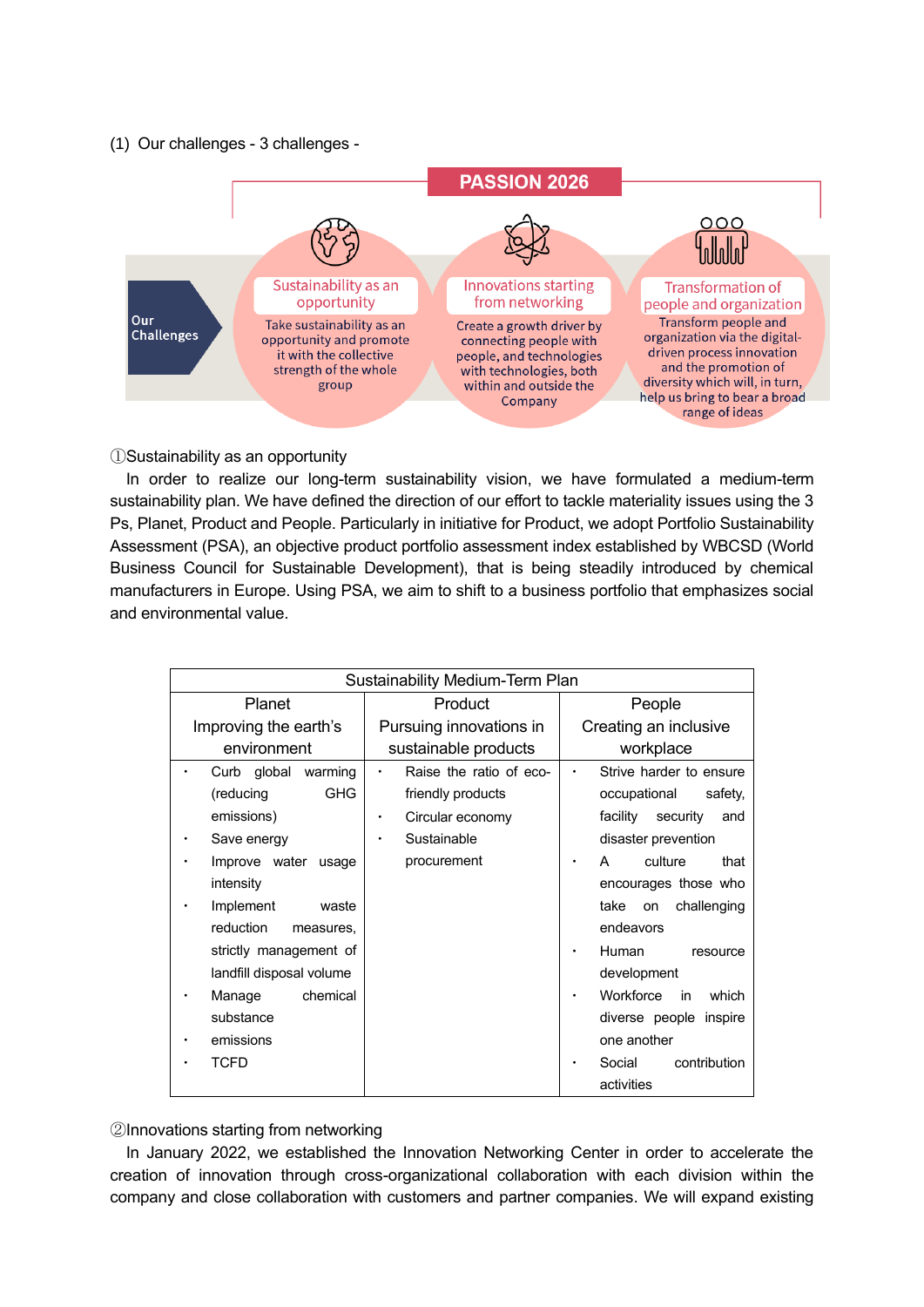businesses and create new businesses with an eye to M&A and alliances with other companies.

## ③Transformation of people and organizations

In order to promote digital transformation (DX) throughout the company, we newly established the Global Digital Transformation (GDX) Promotion Office in January 2022. The GDX Promotion Office plays a central role in advancing process transformations using digital technology, aiming to realize the Kuraray Group DX Vision.

## DX vision

Improve Competitiveness, continuously evolve and contribute to the world as a "Digitally savvy company"

We try to improve digital literacy and aim to become an organization that makes decisions based on data. In addition, we will use digital technology to make our operations more efficient and improve productivity. We will also work on simulations of research and development and production technologies, which will lead to reforms in customer experiences and the creation of new business models.

We aim to become a company that grows sustainably through the implementation of concrete measures against these three challenges.

## (2) Management Targets

①Numerical Targets – Net Sales / Operating Income

|                  | FY2021 Results    |  | FY2024 Plan | FY2026 Plan                           |
|------------------|-------------------|--|-------------|---------------------------------------|
| <b>Net Sales</b> | 629.4 billion yen |  |             | 680.0 billion yen   750.0 billion yen |
| Operating Income | 72.3 billion yen  |  |             | 80.0 billion yen   100.0 billion yen  |
|                  |                   |  |             |                                       |

110 JPY/USD 130 JPY/EUR 130 JPY/EUR 58,000 JPY/kl

| Exchange rate    | 110 JPY/USD   |  |  |  |
|------------------|---------------|--|--|--|
|                  | 130 JPY/EUR   |  |  |  |
| Domestic Naphtha | 48,000 JPY/kl |  |  |  |

#### ②Numerical Targets – Financial KPI

|                     | FY2021 Results    | FY2026 Plan       |
|---------------------|-------------------|-------------------|
| <b>ROIC</b>         | 6%                | 8%                |
| EBITDA <sup>*</sup> | 131.3 billion yen | 170.0 billion yen |
| <b>ROE</b>          | 7%                | 10%               |

EBITDA margin(reference) 21% 23%

※EBITDA=Operating Income+Depreciation and Amortization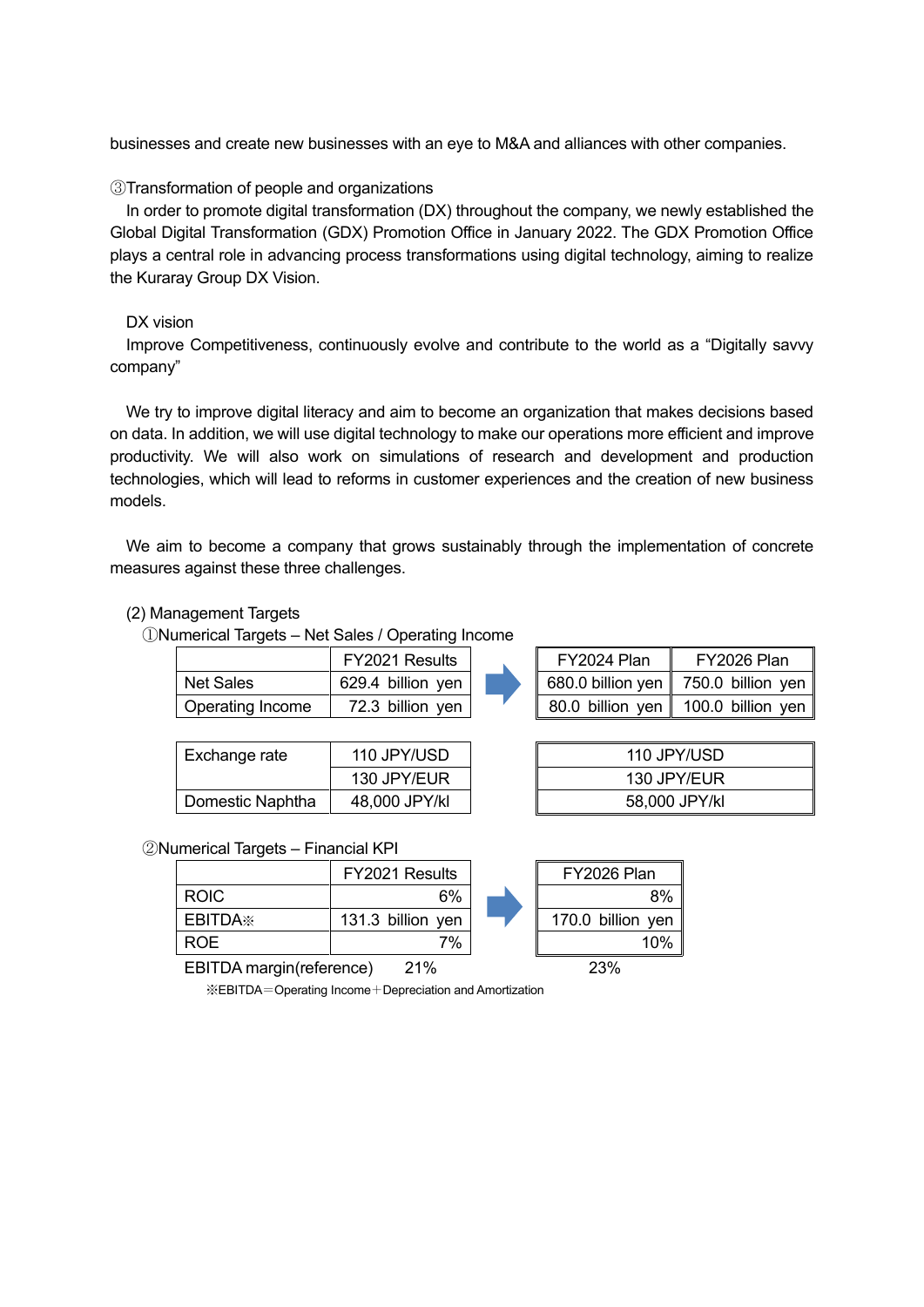## ③Numerical Targets – Non-financial KPI

|                                         | Results in base year |                           | Target  |
|-----------------------------------------|----------------------|---------------------------|---------|
| <b>GHG</b> emissions                    | 3,230kt              | FY2030                    | 2,230kt |
| (Scope 1, 2)                            | (in FY2019)          | (30% less than base year) |         |
| Sales ratio of products contributing    | 46%                  | FY2026                    | 60%     |
| to natural and living environment       | (in FY2020)          |                           |         |
| <b>Ensuring Diversity of Core Human</b> | 12%                  | FY2030                    | 25%     |
| Resources                               | (in Sep 2021)        |                           |         |
| (Ratio of managers in Japan who are     |                      |                           |         |
| women, foreign nationals and mid-career |                      |                           |         |
| hires, excluding production sites)      |                      |                           |         |

## ④CAPEX

We plan ¥380 billion (decision base) of CAPEX during 5 years, medium-term management plan "PASSION2026" period, mainly for growth and strategic investment. Out of ¥380 billion, we plan ¥30 billion for GHG emission reduction, but we pay attention to future technological trend and try to introduce GHG reduction technologies as early as possible.

# 【Main Investments】

 $<$ Growth Investments $>$ 

- Build a new 〈EVAL〉 plant
- Invest in projects related to LiB anode materials
- Increase optical-use poval film production capacity
- ・ 〈GENESTAR〉second-phase construction
- Increase  $\langle$ VECSTAR $\rangle$  production capacity
- Expand facilities for water-soluble PVA film
- ・ New plant for liquid rubber
- Expand facilities for dental materials

<Strategic Investments>

- Invest in GHG emission reduction
- Build a new research center
- Invest in DX-related projects

#### ⑤Financial Strategies

We expect ¥600 billion of Operating Cashflow during 5 years, medium-term management plan "PASSION 2026" period, and plan ¥380 billion of CAPEX on a decision base

We assume ¥100 billion for M&A and consider to expand business area where we prioritize resource allocation such as high-performance plastics, dental materials and activated carbon etc.

# ⑥Shareholders Return

The Company positions the distribution of profits to all shareholders as a priority management issue. In medium-term management plan "PASSION 2026", our basic policy is to ensure a total return ratio of at least 35% as a proportion of net income attributable to owners of the parent, and an annual dividend of at least ¥40 per share. We will strive to enhance shareholder returns though the expansion of profit.